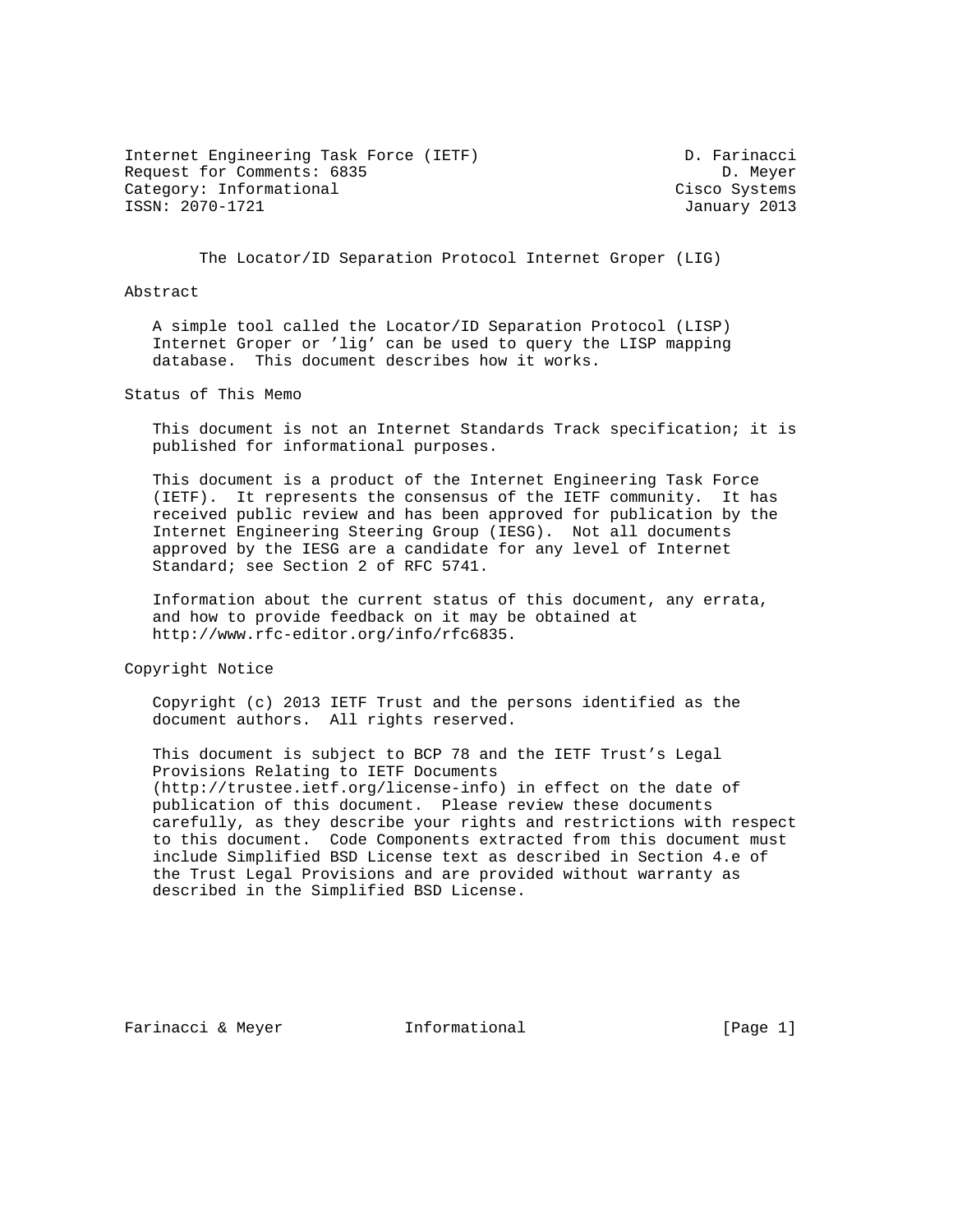Table of Contents

| 4 <sub>1</sub> |                                          |  |  |  |  |  |  |  |  |  |  |  |
|----------------|------------------------------------------|--|--|--|--|--|--|--|--|--|--|--|
|                | 4.1. LISP Router Implementation 6        |  |  |  |  |  |  |  |  |  |  |  |
|                | 4.2. Public Domain Host Implementation 8 |  |  |  |  |  |  |  |  |  |  |  |
| 5 <sub>1</sub> |                                          |  |  |  |  |  |  |  |  |  |  |  |
|                |                                          |  |  |  |  |  |  |  |  |  |  |  |
| $7$ .          | Deployed Network Diagnostic Tools 10     |  |  |  |  |  |  |  |  |  |  |  |
|                | Security Considerations 10               |  |  |  |  |  |  |  |  |  |  |  |
| 9              |                                          |  |  |  |  |  |  |  |  |  |  |  |
|                | Normative References 11                  |  |  |  |  |  |  |  |  |  |  |  |
|                | 9.2. Informative References 11           |  |  |  |  |  |  |  |  |  |  |  |
|                | Appendix A. Acknowledgments 12           |  |  |  |  |  |  |  |  |  |  |  |
|                |                                          |  |  |  |  |  |  |  |  |  |  |  |

## 1. Introduction

 The Locator/ID Separation Protocol [RFC6830] specifies an architecture and mechanism for replacing the addresses currently used by IP with two separate namespaces: Endpoint IDs (EIDs), used within sites, and Routing Locators (RLOCs), used on the transit networks that make up the Internet infrastructure. To achieve this separation, LISP defines protocol mechanisms for mapping from EIDs to RLOCs. In addition, LISP assumes the existence of a database to store and propagate those mappings globally. Several such databases have been proposed, among them: a Content distribution Overlay Network Service for LISP [LISP-CONS], a Not-so-novel EID-to-RLOC Database (LISP-NERD) [RFC6837], and LISP Alternative Topology (LISP+ ALT) [RFC6836], with LISP+ALT being the system that is currently being implemented and deployed on the pilot LISP network.

 In conjunction with the various mapping systems, there exists a network-based API called LISP Map-Server [RFC6833]. Using Map- Resolvers and Map-Servers allows LISP sites to query and register into the database in a uniform way independent of the mapping system used. Sending Map-Requests to Map-Resolvers provides a secure mechanism to obtain a Map-Reply containing the authoritative EID-to- RLOC mapping for a destination LISP site.

 The 'lig' is a manual management tool to query the mapping database. It can be run by all devices that implement LISP, including Ingress Tunnel Routers (ITRs), Egress Tunnel Routers (ETRs), Proxy-ITRs, Proxy-ETRs, Map-Resolvers, Map-Servers, and LISP-ALT Routers, as well as by a host system at either a LISP-capable or non-LISP-capable site.

Farinacci & Meyer **Informational** [Page 2]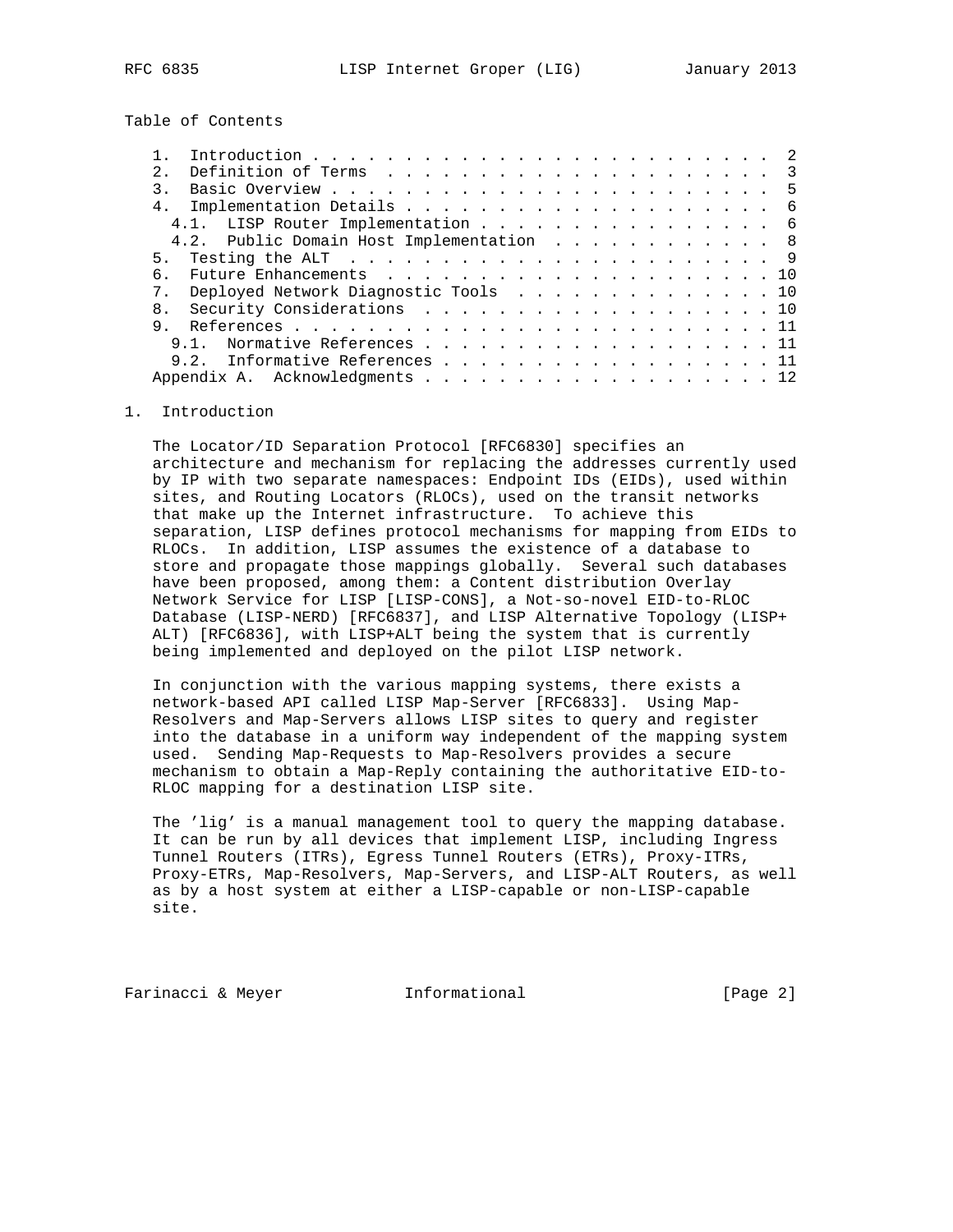The mapping database system is typically a public database used for wide-range connectivity across Internet sites. The information in the public database is purposely not kept private so it can be generally accessible for public use.

- 2. Definition of Terms
	- Map-Server: a network infrastructure component that learns EID-to- RLOC mapping entries from an authoritative source (typically, an ETR, though static configuration or another out-of-band mechanism may be used). A Map-Server advertises these mappings in the distributed mapping database.
	- Map-Resolver: a network infrastructure component that accepts LISP Encapsulated Map-Requests, typically from an ITR, quickly determines whether or not the destination IP address is part of the EID namespace; if it is not, a Negative Map-Reply is immediately returned. Otherwise, the Map-Resolver finds the appropriate EID-to-RLOC mapping by consulting the distributed mapping database system.
	- Routing Locator (RLOC): the IPv4 or IPv6 address of an Egress Tunnel Router (ETR). It is the output of an EID-to-RLOC mapping lookup. An EID maps to one or more RLOCs. Typically, RLOCs are numbered from topologically aggregatable blocks that are assigned to a site at each point to which it attaches to the global Internet. Thus, the topology is defined by the connectivity of provider networks, and RLOCs can be thought of as Provider- Assigned (PA) addresses. Multiple RLOCs can be assigned to the same ETR device or to multiple ETR devices at a site.
	- Endpoint ID (EID): a 32-bit (for IPv4) or 128-bit (for IPv6) value used in the source and destination address fields of the first (most inner) LISP header of a packet. The host obtains a destination EID the same way it obtains a destination address today, for example, through a DNS lookup. The source EID is obtained via existing mechanisms used to set a host's "local" IP address. An EID is allocated to a host from an EID-prefix block associated with the site where the host is located. An EID can be used by a host to refer to other hosts. EIDs must not be used as LISP RLOCs. Note that EID blocks may be assigned in a hierarchical manner, independent of the network topology, to facilitate scaling of the mapping database. In addition, an EID block assigned to a site may have site-local structure (subnetting) for routing within the site; this structure is not visible to the global routing system.

Farinacci & Meyer **Informational** [Page 3]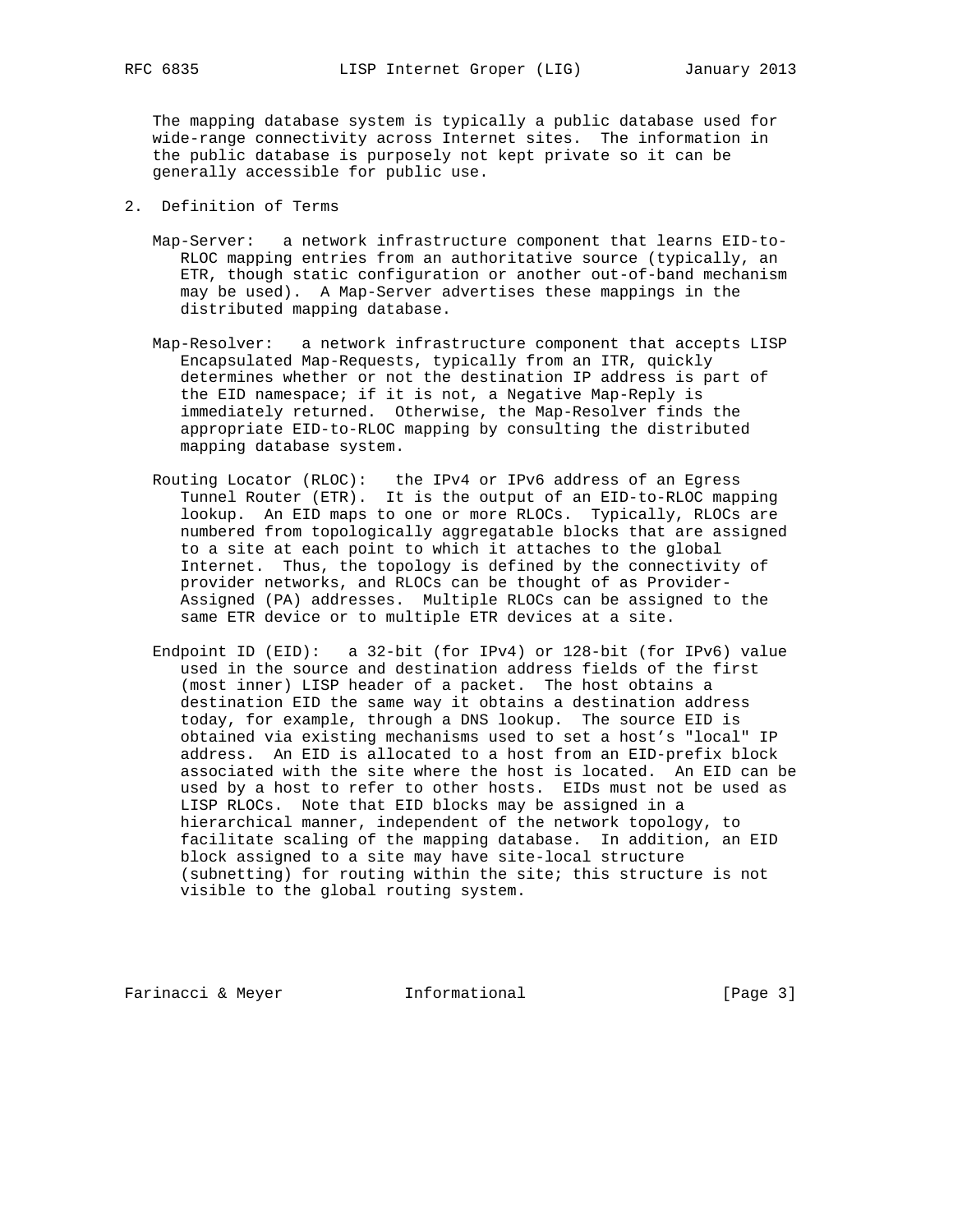- EID-to-RLOC Cache: a short-lived, on-demand table in an ITR that stores, tracks, and is responsible for timing-out and otherwise validating EID-to-RLOC mappings. This cache is distinct from the full "database" of EID-to-RLOC mappings; the cache is dynamic, local to the ITR(s), and relatively small, while the database is distributed, relatively static, and much more global in scope.
- EID-to-RLOC Database: a global distributed database that contains all known EID-prefix to RLOC mappings. Each potential ETR typically contains a small piece of the database: the EID-to-RLOC mappings for the EID prefixes "behind" the router. These map to one of the router's own, globally-visible, IP addresses.
- Encapsulated Map-Request (EMR): an EMR is a Map-Request message that is encapsulated with another LISP header using UDP destination port number 4342. It is used so an ITR, PITR, or a system initiating a 'lig' command can get the Map-Request to a Map-Resolver by using locator addresses. When the Map-Request is decapsulated by the Map-Resolver, it will be forwarded on the ALT network to the Map-Server that has injected the EID-prefix for a registered site. The Map-Server will then encapsulate the Map- Request in a LISP packet and send it to an ETR at the site. The ETR will then return an authoritative reply to the system that initiated the request. See [RFC6830] for packet format details.
- Ingress Tunnel Router (ITR): An ITR is a router that accepts an IP packet with a single IP header (more precisely, an IP packet that does not contain a LISP header). The router treats this "inner" IP destination address as an EID and performs an EID-to-RLOC mapping lookup. The router then prepends an "outer" IP header with one of its globally routable RLOCs in the source address field and the result of the mapping lookup in the destination address field. Note that this destination RLOC may be an intermediate, proxy device that has better knowledge of the EID to-RLOC mapping closer to the destination EID. In general, an ITR receives IP packets from site end-systems on one side and sends LISP-encapsulated IP packets toward the Internet on the other side.
- Egress Tunnel Router (ETR): An ETR is a router that accepts an IP packet where the destination address in the "outer" IP header is one of its own RLOCs. The router strips the "outer" header and forwards the packet based on the next IP header found. In general, an ETR receives LISP-encapsulated IP packets from the Internet on one side and sends decapsulated IP packets to site end-systems on the other side. ETR functionality does not have to be limited to a router device. A server host can be the endpoint of a LISP tunnel as well.

Farinacci & Meyer **Informational** [Page 4]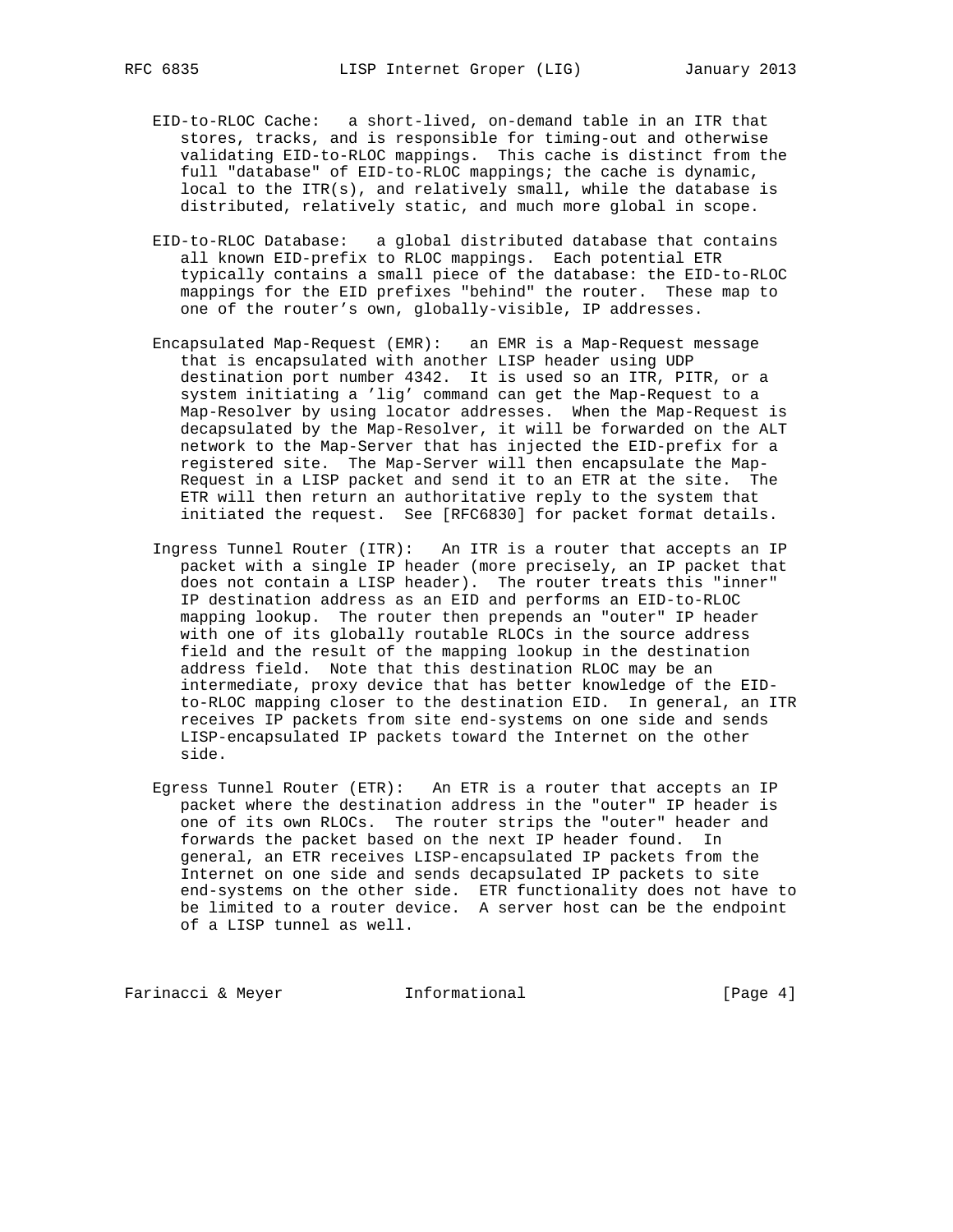- Proxy-ITR (PITR): A PITR, also known as a PTR, is defined and described in [RFC6832]. A PITR acts like an ITR but does so on behalf of non-LISP sites that send packets to destinations at LISP sites.
- Proxy-ETR (PETR): A PETR is defined and described in [RFC6832]. A PETR acts like an ETR but does so on behalf of LISP sites that send packets to destinations at non-LISP sites.
- xTR: An xTR is a reference to an ITR or ETR when direction of data flow is not part of the context description. xTR refers to the router that is the tunnel endpoint; it is used synonymously with the term "tunnel router". For example, "an xTR can be located at the Customer Edge (CE) router" means that both ITR and ETR functionality is at the CE router.
- Provider-Assigned (PA) Addresses: PA addresses are an address block assigned to a site by each service provider to which a site connects. Typically, each block is a sub-block of a service provider Classless Inter-Domain Routing (CIDR) [RFC4632] block and is aggregated into the larger block before being advertised into the global Internet. Traditionally, IP multihoming has been implemented by each multihomed site acquiring its own globally visible prefix. LISP uses only topologically assigned and aggregatable address blocks for RLOCs, eliminating this demonstrably non-scalable practice.
- 3. Basic Overview

 When the 'lig' command is run, a Map-Request is sent for a destination EID. When a Map-Reply is returned, the contents are displayed to the user. The information displayed includes:

- o The EID-prefix for the site that the queried destination EID matches.
- o The locator address of the Map Replier.
- o The Locator-Set for the mapping entry, which includes the locator address, up/down status, priority, and weight of each Locator.
- o A round-trip-time estimate for the Map-Request/Map-Reply exchange.

A possible syntax for a 'lig' command could be:

lig <destination> [source <source>] [to <map-resolver>]

Farinacci & Meyer **Informational** [Page 5]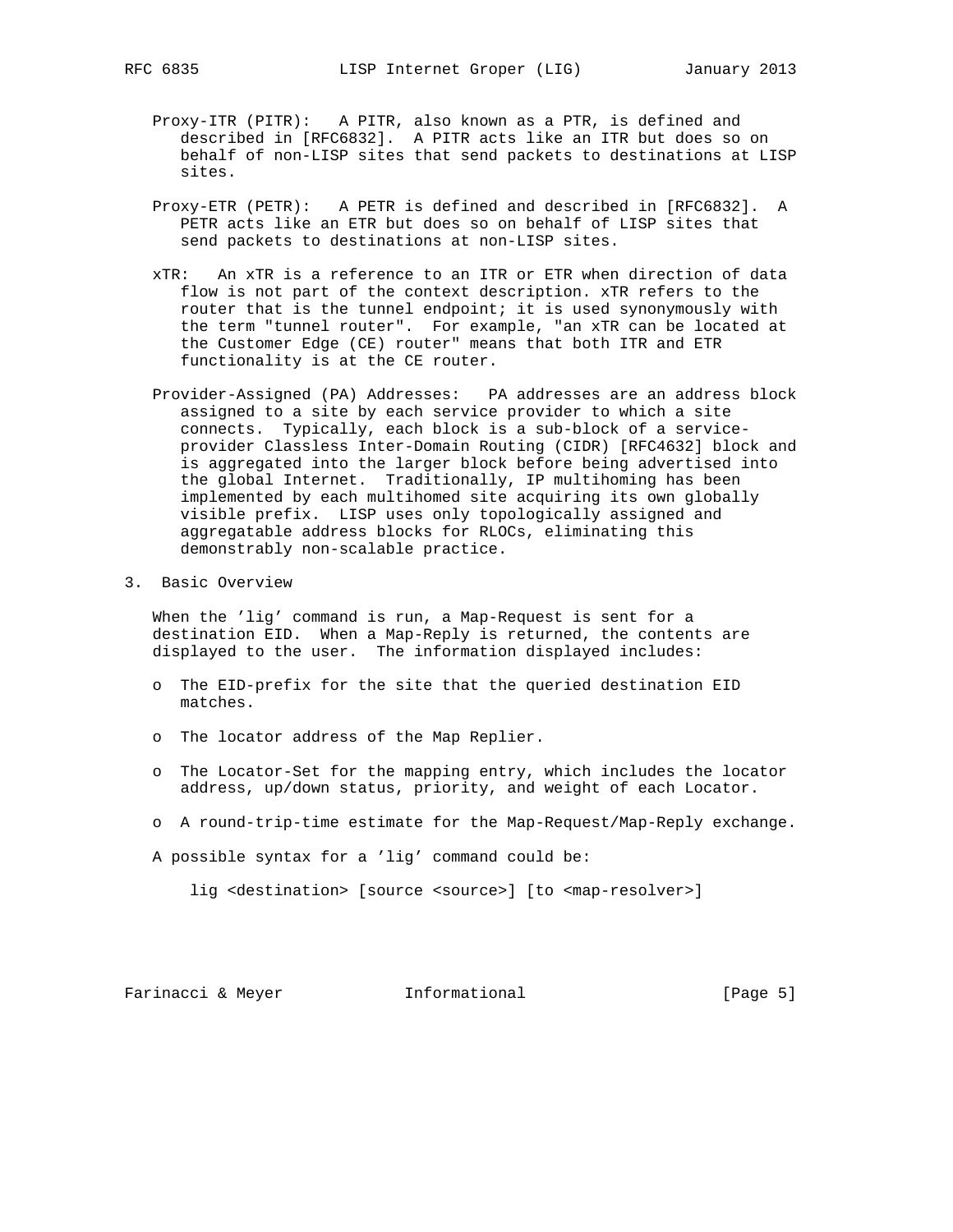Parameter description:

- <destination>: is either a Fully Qualified Domain Name (FQDN) or a destination EID for a remote LISP site.
- source <source>: is an optional source EID to be inserted in the 'Source EID' field of the Map-Request.
- to <map-resolver>: is an optional FQDN or RLOC address for a Map- Resolver.

 The 'lig' utility has two use cases. The first is a way to query the mapping database for a particular EID. The other is to verify if a site has registered successfully with a Map-Server.

 The first usage has already been described. Verifying registration is called "ligging yourself"; it happens as follows. In the 'lig' initiator, a Map-Request is sent for one of the EIDs for the 'lig' initiator's site. The Map-Request is then returned to one of the ETRs for the 'lig'-initiating site. In response to the Map-Request, a Map-Reply is sent back to the locator address of the 'lig' initiator (note the Map-Reply could be sent by the 'lig' initiator). That Map-Reply is processed, and the mapping data for the 'lig' initiating site is displayed for the user. Refer to the syntax in Section 4.1 for an implementation of "ligging yourself". However, for host-based implementations within a LISP site, "lig self" is less useful since the host may not have an RLOC with which to receive a Map-Reply. But, 'lig' can be used in a non-LISP site, as well as from infrastructure hosts, to get mapping information.

- 4. Implementation Details
- 4.1. LISP Router Implementation

 The Cisco LISP prototype implementation has support for 'lig' for IPv4 and IPv6. The command line description is:

lig <dest-eid> [source <source-eid>] [to <mr>] [count <1-5>]

 This command initiates the LISP Internet Groper. It is similar to the DNS analogue 'dig' but works on the LISP mapping database. When this command is invoked, the local system will send a Map-Request to the configured Map-Resolver. When a Map-Reply is returned, its contents will be displayed to the user. By default, up to three Map- Requests are sent if no Map-Reply is returned, but, once a Map-Reply is returned, no other Map-Requests are sent. The destination can take a DNS name, or an IPv4 or IPv6 EID address. The <source-eid> can be one of the EID addresses assigned to the site in the default

Farinacci & Meyer **Informational** [Page 6]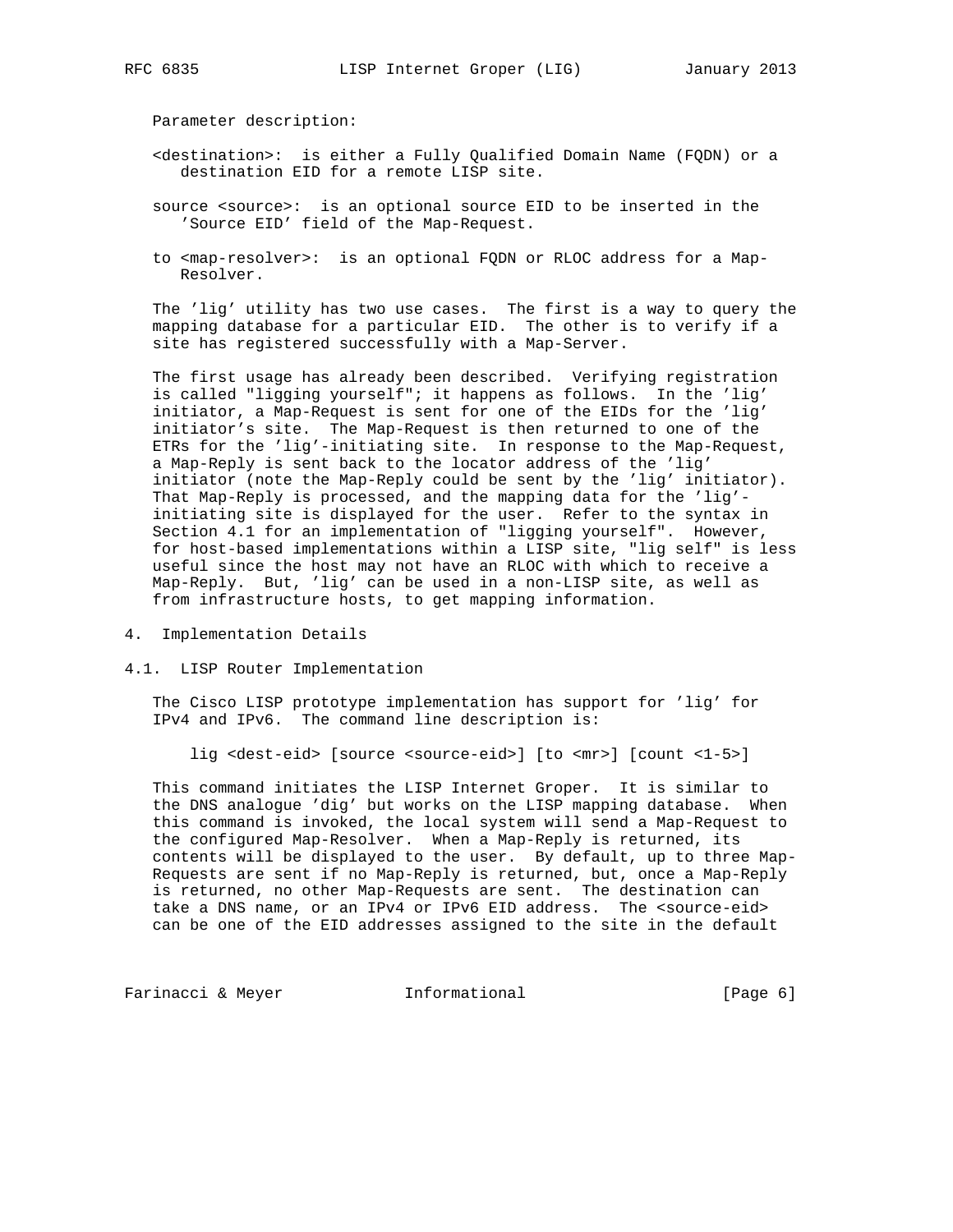Virtual Routing and Forwarding (VRF) table. When <mr> is specified, then the Map-Request is sent to the address. Otherwise, the Map- Request is sent to a configured Map-Resolver. When a Map-Resolver is not configured, then the Map-Request is sent on the ALT network if the local router is attached to the ALT. When "count <1-5>" is specified, 1, 2, 3, 4, or 5 Map-Requests are sent.

Some sample output:

 router# lig abc.example.com Send map-request to 10.0.0.1 for 192.168.1.1 ... Received map-reply from 10.0.0.2 with rtt 0.081468 secs

 Map-Cache entry for abc.example.com EID 192.168.1.1: 192.168.1.0/24, uptime: 13:59:59, expires: 23:59:58, via map-reply, auth Locator Uptime State Priority/Weight Packets In/Out 10.0.0.2 13:59:59 up 1/100 0/14

 Using 'lig' to "lig yourself" is accomplished with the following syntax:

lig {self | self6} [source <source-eid>] [to <mr>] [count <1-5>]

 Use this command for a simple way to see if the site is registered with the mapping database system. The destination-EID address for the Map-Request will be the first configured EID-prefix for the site (with the host bits set to 0). For example, if the site's EID-prefix is 192.168.1.0/24, the destination-EID for the Map-Request is 192.168.1.0. The source-EID address for the Map-Request will also be 192.168.1.0 (in this example), and the Map-Request is sent to the configured Map-Resolver. If the Map-Resolver and Map-Server are the same LISP system, then the "lig self" is testing if the Map-Resolver can "turn back a Map-Request to the site". If another Map-Resolver is used, it can test that the site's EID-prefix has been injected into the ALT infrastructure, in which case the 'lig' Map-Request is processed by the Map-Resolver and propagated through each ALT-Router hop to the site's registered Map-Server. Then, the Map-Server returns the Map-Request to the originating site. In that case, an xTR at the originating site sends a Map-Reply to the source of the Map-Request (could be itself or another xTR for the site). All other command parameters are described above. Using "lig self6" tests for registering of IPv6 EID-prefixes.

Farinacci & Meyer **Informational** [Page 7]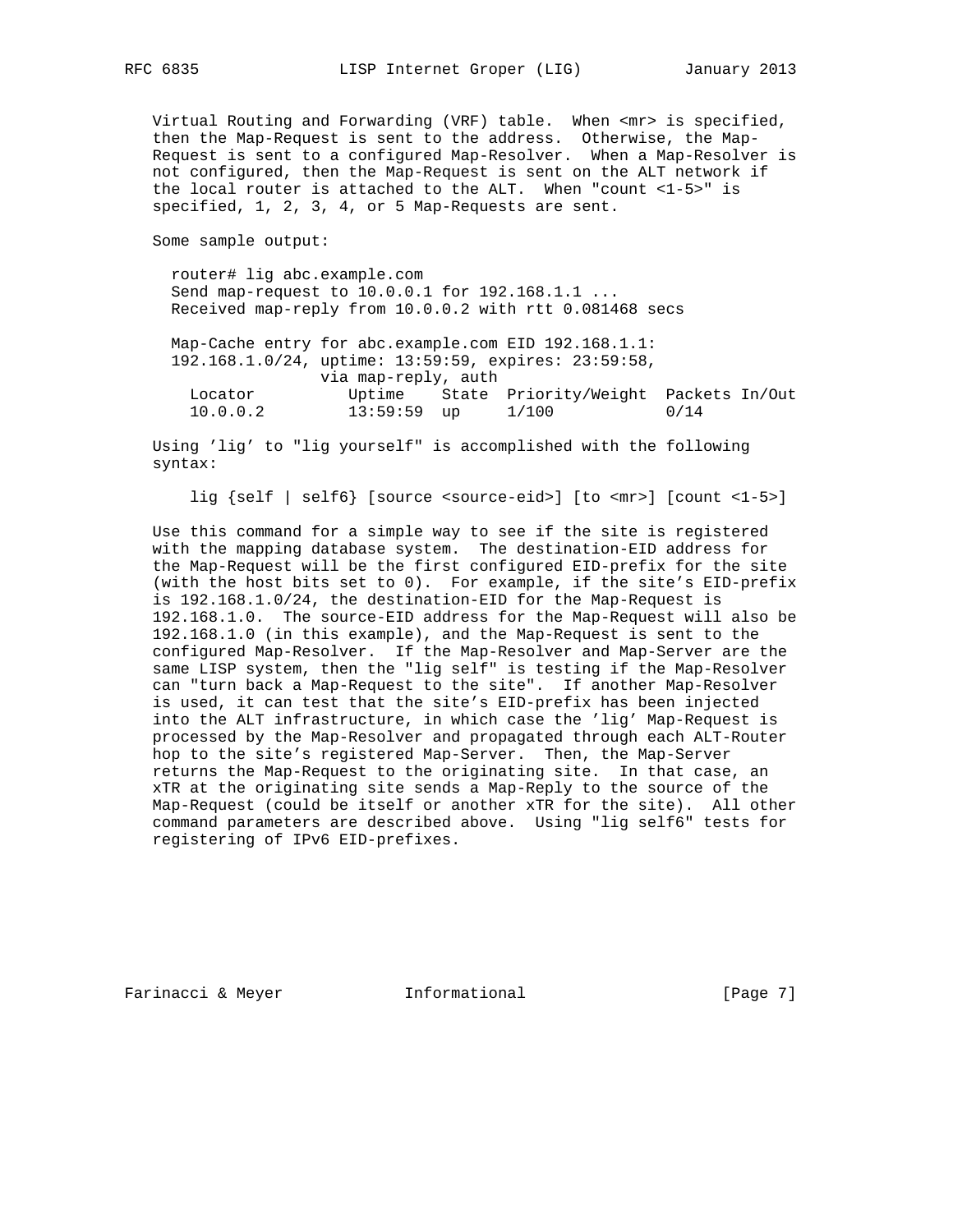Some sample output for "ligging yourself":

 router# lig self Send loopback map-request to 10.0.0.1 for 192.168.2.0 ... Received map-reply from 10.0.0.3 with rtt 0.001592 secs

 Map-Cache entry for EID 192.168.2.0: 192.168.2.0/24, uptime: 00:00:02, expires: 23:59:57 via map-reply, self Locator Uptime State Priority/Weight Packets In/Out 10.0.0.3 00:00:02 up 1/100 0/0 00:00:02 up 1/100 0/0

 router# lig self6 Send loopback map-request to 10.0.0.1 for 2001:db8:1:: ... Received map-reply from 10::1 with rtt 0.044372 secs

 Map-Cache entry for EID 192:168:1::: 2001:db8:1::/48, uptime: 00:00:01, expires: 23:59:58 via map-reply, self Locator Uptime State Priority/Weight Packets In/Out<br>10.0.0.3 00:00:01 up 1/100 0/0 00:00:01 up 1/100 0/0<br>00:00:01 up 2/0 0/0 2001:db8:ffff::1 00:00:01 up 2/0 0/0

4.2. Public Domain Host Implementation

 There is a public domain implementation that can run on any x86-based system. The only requirement is that the system that initiates 'lig' must have an address assigned from the locator namespace.

lig [-d] <eid> -m <map-resolver> [-c <count>] [-t <timeout>]

Parameter description:

-d: prints additional protocol debug output.

<eid>: the destination EID or FQDN of a LISP host.

-m <map-resolver>: the RLOC address or FQDN of a Map-Resolver.

- -c <count>: the number of Map-Requests to send before the first Map- Reply is returned. The default value is 3. The range is from 1 to 5.
- -t <timeout>: the amount of time, in seconds, before another Map- Request is sent when no Map-Reply is returned. The default value is 2 seconds. The range is from 1 to 5.

Farinacci & Meyer **Informational** [Page 8]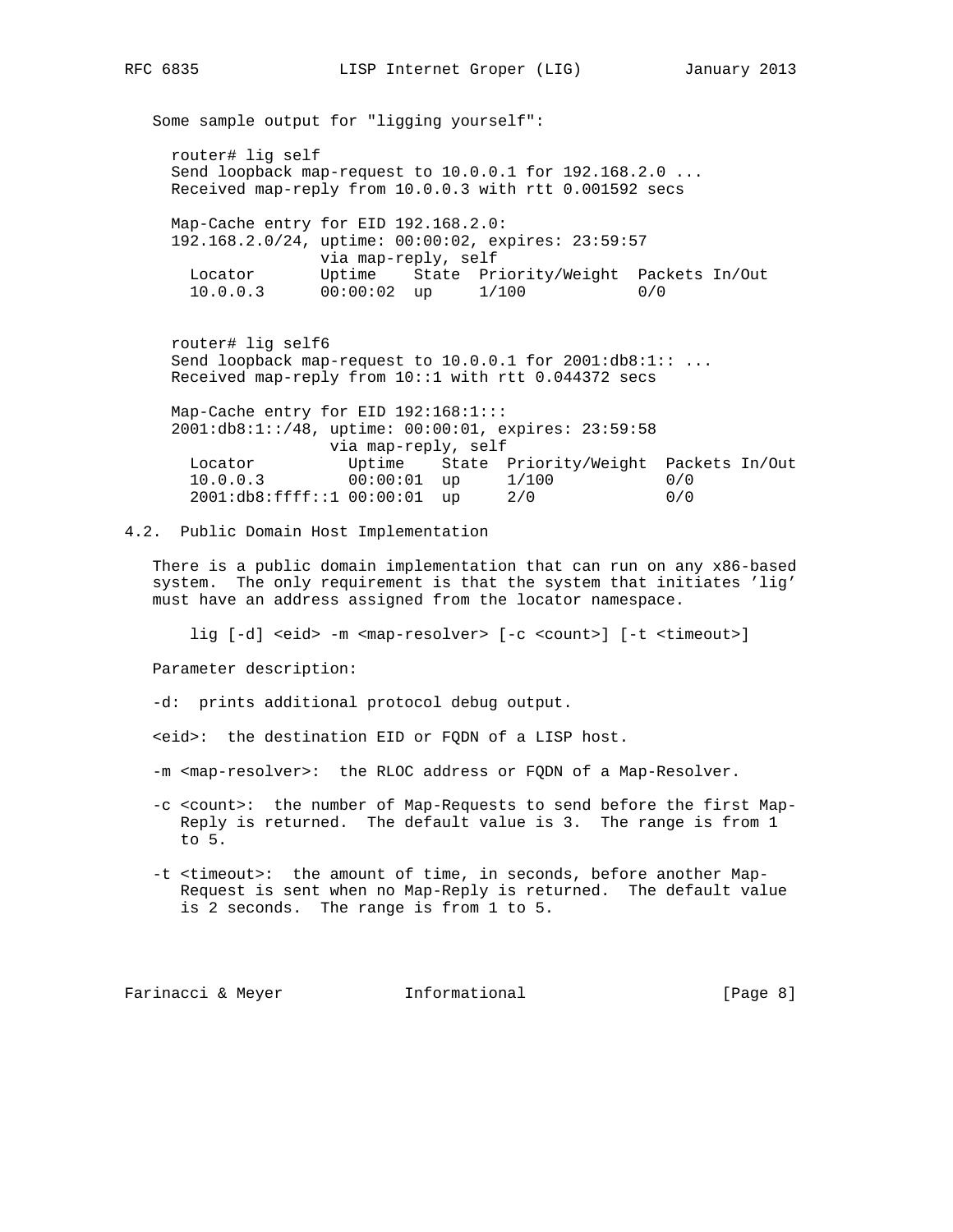Some sample output:

 % lig xyz.example.com -m 10.0.0.1 Send map-request to 10.0.0.1 for 192.168.1.1 ... Received map-reply from 10.0.0.2 with rtt 0.04000 sec Mapping entry for EID 192.168.1.1: 192.168.1.0/24, record ttl: 60 Locator State Priority/Weight 10.0.0.1 up 1/25 10.0.0.2 up 1/25 10.0.0.3 up 1/25

 The public domain implementation of 'lig' is available at <http://github.com/LISPmob/lig>.

10.0.0.4 up 2/25

5. Testing the ALT

 There are cases where a Map-Reply is returned from a 'lig' request, but the user doesn't really know how much of the mapping infrastructure was tested. There are two cases to consider - avoiding the ALT and traversing the ALT.

 When an ITR sends a 'lig' request to its Map-Resolver for a destination-EID, the Map-Resolver could also be configured as a Map- Server. And if the destination-EID is for a site that registers with this Map-Server, the Map-Request is sent to the site directly without testing the ALT. This occurs because the Map-Server is the source of the advertisement for the site's EID-prefix. So, if the map-reply is returned to the 'lig'-requesting site, you cannot be sure that other sites can reach the same destination-EID.

 If a Map-Resolver is used that is not a Map-Server for the EID-prefix being sought, then the ALT infrastructure can be tested. This test case is testing the functionality of the Map-Resolver, traversal of the ALT (testing BGP-over-GRE), and the Map-Server.

 It is recommended that users issue two 'lig' requests; they send Map- Requests to different Map-Resolvers.

 The network can have a LISP-ALT Router deployed as a "ALT looking glass" node. This type of router has BGP peering sessions with other ALT Routers where it does not inject any EID-prefixes into the ALT but just learns ones advertised by other ALT Routers and Map-Servers. This router is configured as a Map-Resolver. 'lig' users can point to the ALT looking-glass router for Map-Resolver services via the "to <map-resolver>" parameter on the 'lig' command. The ALT looking-

Farinacci & Meyer **Informational** [Page 9]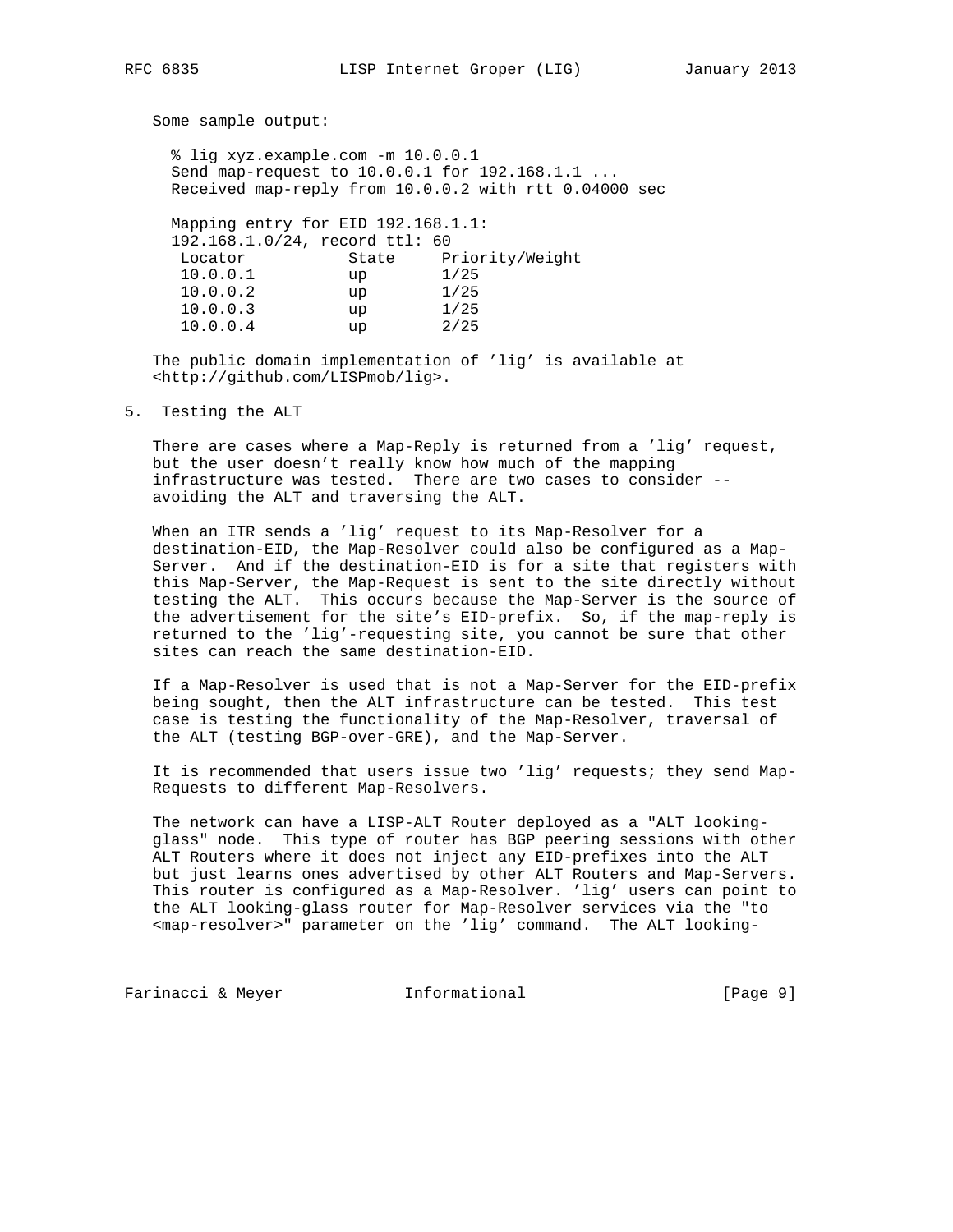glass node can be used to 'lig' other sites as well as your own site. When the ALT looking-glass is used as a Map-Resolver, you can be assured the ALT network is being tested.

6. Future Enhancements

 When Negative Map-Replies have been further developed and implemented, 'lig' should be modified appropriately to process and clearly indicate how and why a Negative Map-Reply was received. Negative Map-Replies could be sent in the following cases: the 'lig' request was initiated for a non-EID address or there was rate limiting on the replier.

7. Deployed Network Diagnostic Tools

 There is a web-based interface to do auto-polling with 'lig' on the back-end for most of the LISP sites on the LISP test network. The web page can be accessed at <http://www.lisp4.net/status>.

 There is a LISP site monitoring web-based interface that can be found at <http://lispmon.net>.

 At <http://baldomar.ccaba.upc.edu/lispmon>, written by the folks at Universitat Politecnica de Catalunya (UPC), shows a geographical map indicating where each LISP site resides.

8. Security Considerations

 The use of 'lig' does not affect the security of the LISP infrastructure as it is simply a tool that facilities diagnostic querying. See [RFC6830], [RFC6836], and [RFC6833] for descriptions of the security properties of the LISP infrastructure.

 'lig' provides easy access to the information in the public mapping database. Therefore, it is important to protect the mapping information for private use. This can be provided by disallowing access to specific mapping entries or to place such entries in a private mapping database system.

Farinacci & Meyer **Informational** [Page 10]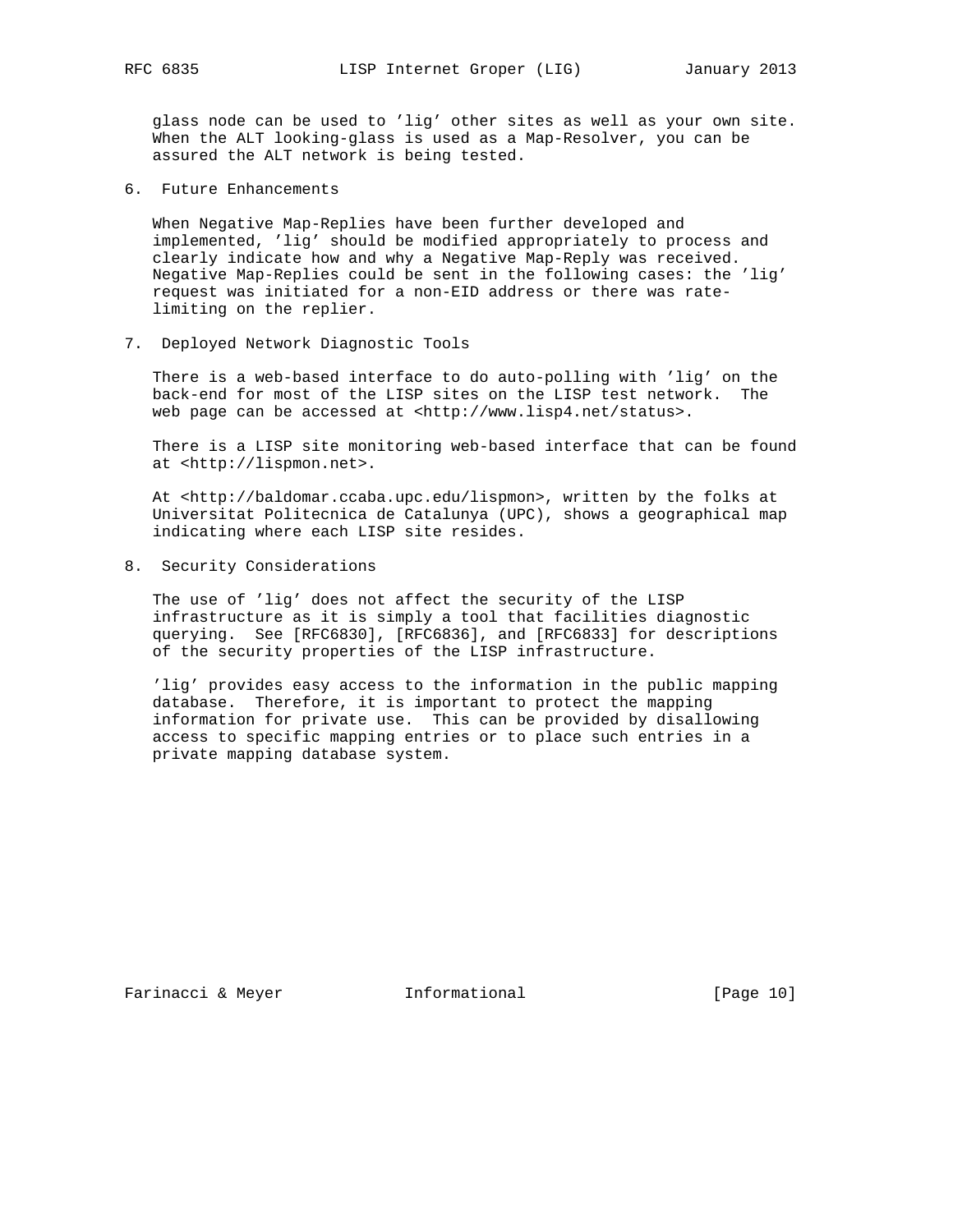## 9. References

- 9.1. Normative References
	- [RFC4632] Fuller, V. and T. Li, "Classless Inter-domain Routing (CIDR): The Internet Address Assignment and Aggregation Plan", BCP 122, RFC 4632, August 2006.
	- [RFC6830] Farinacci, D., Fuller, V., Meyer, D., and D. Lewis, "The Locator/ID Separation Protocol (LISP)", RFC 6830, January 2013.
	- [RFC6832] Lewis, D., Meyer, D., Farinacci, D., and V. Fuller, "Interworking between Locator/ID Separation Protocol (LISP) and Non-LISP Sites", RFC 6832, January 2013.
	- [RFC6833] Farinacci, D. and V. Fuller, "Locator/ID Separation Protocol (LISP) Map Server Interface", RFC 6833, January 2013.

## 9.2. Informative References

- [LISP-CONS] Farinacci, D., Fuller, V., and D. Meyer, "LISP-CONS: A Content distribution Overlay Network Service for LISP", Work in Progress, April 2008.
- [RFC6836] Farinacci, D., Fuller, V., Meyer, D., and D. Lewis, "Locator/ID Separation Protocol Alternative Logical Topology (LISP+ALT)", RFC 6836, January 2013.
- [RFC6837] Lear, E., "NERD: A Not-so-novel Endpoint ID (EID) to Routing Locator (RLOC) Database", RFC 6837, January 2013.

Farinacci & Meyer **Informational** [Page 11]